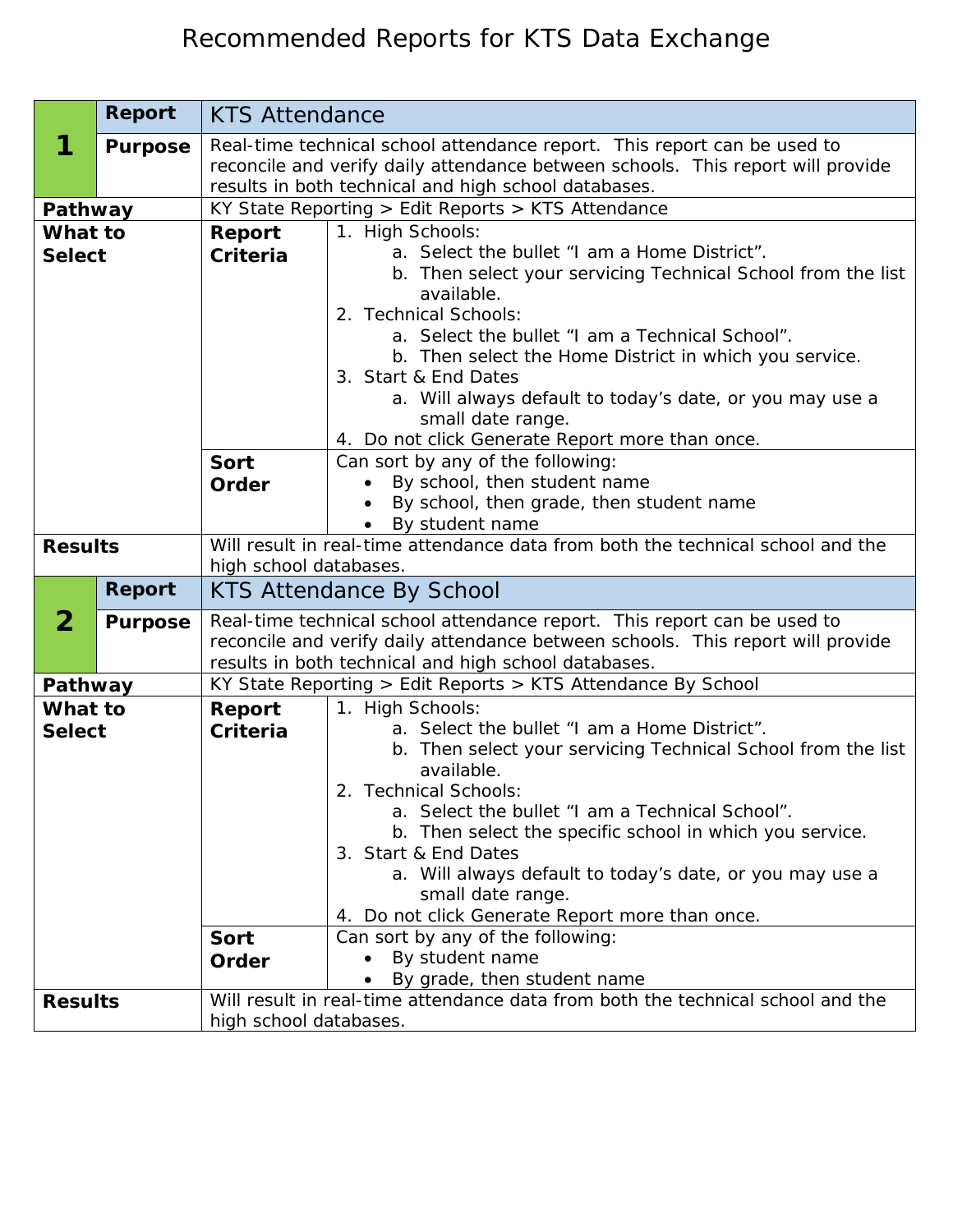|                | <b>Report</b>  | <b>KTS Schedule</b>                                                                                                                                                    |                                                                                                       |  |
|----------------|----------------|------------------------------------------------------------------------------------------------------------------------------------------------------------------------|-------------------------------------------------------------------------------------------------------|--|
| 3              | <b>Purpose</b> | To allow the technical school a real-time view of their student's schedule as it<br>appears in their high school database. This is a technical school specific report. |                                                                                                       |  |
| Pathway        |                | KY State Reporting > Edit Reports > KTS Schedule                                                                                                                       |                                                                                                       |  |
| What to        |                | <b>Report</b>                                                                                                                                                          | 1. Select Home District                                                                               |  |
| <b>Select</b>  |                | Criteria                                                                                                                                                               | 2. The Date will always default to today's date, or you may select                                    |  |
|                |                |                                                                                                                                                                        | any previous school date within the current school year.                                              |  |
|                |                |                                                                                                                                                                        | 3. Select students by:                                                                                |  |
|                |                |                                                                                                                                                                        | a. Grade                                                                                              |  |
|                |                |                                                                                                                                                                        | b. Section                                                                                            |  |
|                |                |                                                                                                                                                                        | c. Single Student                                                                                     |  |
|                |                | <b>Sort</b>                                                                                                                                                            | Can sort by any of the following:<br>By student name                                                  |  |
|                |                | Order                                                                                                                                                                  | By school, then student name                                                                          |  |
|                |                |                                                                                                                                                                        | By school, then grade, then student name                                                              |  |
| <b>Results</b> |                |                                                                                                                                                                        | This report will show the home district schedule for the selected student(s) on                       |  |
|                |                | the selected date.                                                                                                                                                     |                                                                                                       |  |
|                | <b>Report</b>  | <b>KTS Transcript</b>                                                                                                                                                  |                                                                                                       |  |
| 4              | <b>Purpose</b> |                                                                                                                                                                        | To allow the technical school a real-time view of their student's transcripts as it                   |  |
|                |                |                                                                                                                                                                        | appears in their high school database. This is a technical school specific report.                    |  |
| Pathway        |                | KY State Reporting $>$ Edit Reports $>$ KTS Transcript                                                                                                                 |                                                                                                       |  |
| What to        |                | Report                                                                                                                                                                 | 1. Select Home District                                                                               |  |
| <b>Select</b>  |                | Criteria                                                                                                                                                               | 2. Select students by:                                                                                |  |
|                |                |                                                                                                                                                                        | a. Grade                                                                                              |  |
|                |                |                                                                                                                                                                        | b. Section<br>c. Single Student                                                                       |  |
|                |                | <b>Sort</b>                                                                                                                                                            | Can sort by any of the following:                                                                     |  |
|                |                | Order                                                                                                                                                                  | By student name                                                                                       |  |
|                |                |                                                                                                                                                                        | By school, then student name                                                                          |  |
|                |                |                                                                                                                                                                        | By school, then grade, then student name                                                              |  |
| <b>Results</b> |                | This report will show the home district transcript for the selected student(s) on                                                                                      |                                                                                                       |  |
|                |                | the selected date.                                                                                                                                                     |                                                                                                       |  |
|                | <b>Report</b>  | <b>KTS Posted Grade Audit</b>                                                                                                                                          |                                                                                                       |  |
| 5              | <b>Purpose</b> |                                                                                                                                                                        | To allow technical school administrators to generate a list of teachers with the                      |  |
|                |                |                                                                                                                                                                        | number of grades posted for each course/section. This includes only the CTE                           |  |
|                |                |                                                                                                                                                                        | Term Grades, CTE Final Exam and CTE Final Grades. The report is written to                            |  |
|                |                | function for the technical schools only.<br>KY State Reporting > KDE Reports > KTS Posted Grade Audit                                                                  |                                                                                                       |  |
| Pathway        |                |                                                                                                                                                                        |                                                                                                       |  |
| What to        |                | Report                                                                                                                                                                 | 1. Use the Campus toolbar to select the school/academic year you<br>would like to use for the report. |  |
| <b>Select</b>  |                | Criteria<br><b>Sort</b>                                                                                                                                                | Report populates in .xls format, allowing you the ability to sort in                                  |  |
|                |                | Order                                                                                                                                                                  | Microsoft Excel.                                                                                      |  |
| <b>Results</b> |                | This report will provide results for the term and active mask selected in the                                                                                          |                                                                                                       |  |
|                |                | district at the time the report is run. This report does not differentiate between                                                                                     |                                                                                                       |  |
|                |                | a teacher posting grades to an entire class or singe student, therefore the                                                                                            |                                                                                                       |  |
|                |                | number of grades posted may not always equal the total number of students in                                                                                           |                                                                                                       |  |
|                |                | the class. A result of "NULL" for the field "Last Date Posted" means the teacher                                                                                       |                                                                                                       |  |
|                |                | has not posted grades to that particular course/section.                                                                                                               |                                                                                                       |  |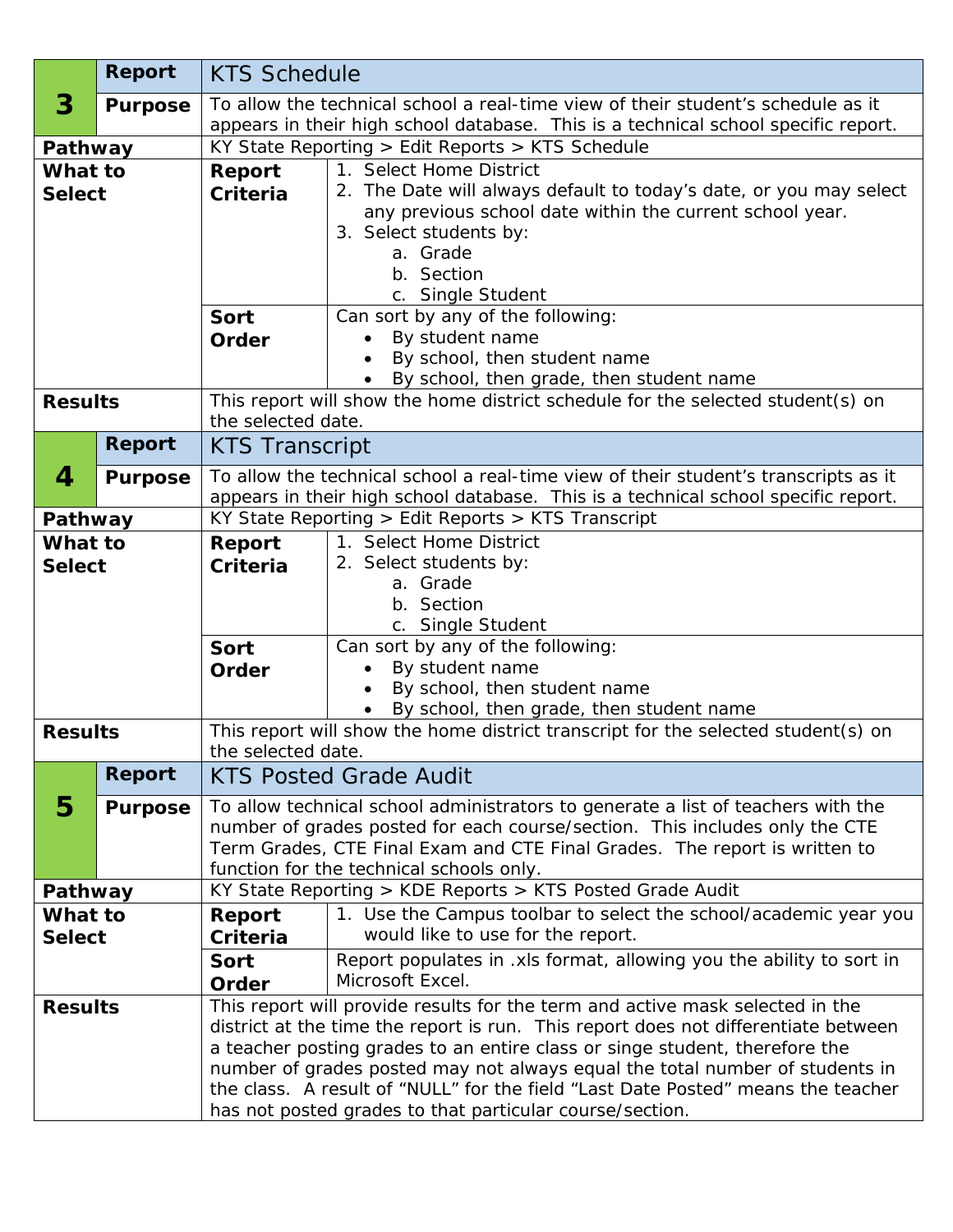|                          | <b>Report</b>  | Counselor                                                                                                                                                   |                                                                                                  |  |
|--------------------------|----------------|-------------------------------------------------------------------------------------------------------------------------------------------------------------|--------------------------------------------------------------------------------------------------|--|
| 6                        | <b>Purpose</b> | To verify all students have a counselor assigned. If servicing multiple high                                                                                |                                                                                                  |  |
|                          |                |                                                                                                                                                             | schools, high school counselors can be added to the technical database to view                   |  |
|                          |                | student data.                                                                                                                                               |                                                                                                  |  |
| Pathway                  |                | Student Information > Reports > Counselor                                                                                                                   |                                                                                                  |  |
| What to<br><b>Select</b> |                | Report<br><b>Criteria</b>                                                                                                                                   | 1. Grade<br><b>OR</b>                                                                            |  |
|                          |                |                                                                                                                                                             | 2. Ad Hoc Filter                                                                                 |  |
|                          |                |                                                                                                                                                             | 3. Date defaults to today's date, or you may change the date to                                  |  |
|                          |                |                                                                                                                                                             | any previous date within the school year.                                                        |  |
|                          |                |                                                                                                                                                             | 4. The "Exclude students without a counselor" checkbox defaults                                  |  |
|                          |                |                                                                                                                                                             | checked, or you may choose to uncheck.<br>5. Select the counselor(s) to include in the report.   |  |
|                          |                |                                                                                                                                                             | 6. "Counselor Effective Date" defaults to today's date, or you                                   |  |
|                          |                |                                                                                                                                                             | may leave blank to get an "all counselor" history for students.                                  |  |
|                          |                | <b>Sort Order</b>                                                                                                                                           | Group Options:                                                                                   |  |
|                          |                |                                                                                                                                                             | Student                                                                                          |  |
|                          |                |                                                                                                                                                             | Counselor                                                                                        |  |
| <b>Results</b>           | <b>Report</b>  |                                                                                                                                                             | This report prints counselor information for students based on the specified input.              |  |
|                          |                | <b>Census Verification</b>                                                                                                                                  |                                                                                                  |  |
| 7                        | <b>Purpose</b> |                                                                                                                                                             | To assist with verification of student data in the database.                                     |  |
| Pathway                  |                | Census > Reports > Census Verification                                                                                                                      |                                                                                                  |  |
| What to                  |                | Report                                                                                                                                                      | 1. Grade                                                                                         |  |
| <b>Select</b>            |                | Criteria                                                                                                                                                    | <b>OR</b><br>2. Ad Hoc Filter                                                                    |  |
|                          |                |                                                                                                                                                             | 3. Can check the Active Students Only box to only print student's                                |  |
|                          |                |                                                                                                                                                             | active on the day the report is populated.                                                       |  |
|                          |                |                                                                                                                                                             | 4. Make your Households selection(s):                                                            |  |
|                          |                |                                                                                                                                                             | a. Primary                                                                                       |  |
|                          |                |                                                                                                                                                             | b. Secondary<br>c. Non-household Guardian Info                                                   |  |
|                          |                |                                                                                                                                                             | 5. Select any other optional information to include, but keep in                                 |  |
|                          |                |                                                                                                                                                             | mind the below information WILL NOT sync with the KTS Data                                       |  |
|                          |                |                                                                                                                                                             | Exchange:                                                                                        |  |
|                          |                |                                                                                                                                                             | a. Non-household relationship contact info                                                       |  |
|                          |                |                                                                                                                                                             | b. Guardian race-ethnicity info<br>c. Transportation bus info                                    |  |
|                          |                |                                                                                                                                                             | d. Transportation parking info                                                                   |  |
|                          |                |                                                                                                                                                             | e. Student pictures                                                                              |  |
|                          |                |                                                                                                                                                             | Resident district<br>$f_{\perp}$                                                                 |  |
|                          |                |                                                                                                                                                             | 6. Select Privacy Options                                                                        |  |
|                          |                |                                                                                                                                                             | 7. You may choose to add a special Report Comment that will<br>print off on each student report. |  |
|                          |                | <b>Sort Order</b>                                                                                                                                           | Sort Options:                                                                                    |  |
|                          |                |                                                                                                                                                             | o By Student                                                                                     |  |
|                          |                |                                                                                                                                                             | By Grade/Student<br>$\circ$                                                                      |  |
|                          |                |                                                                                                                                                             | Teacher/Period<br>$\Omega$                                                                       |  |
| <b>Results</b>           |                |                                                                                                                                                             | This report will batch print student census verification data. Page breaks are                   |  |
|                          |                | inserted automatically for each student and household. This is a very complex<br>report therefore it is recommended the number of students run per batch be |                                                                                                  |  |
|                          |                | limited. Including all options in the report could make the report longer than one                                                                          |                                                                                                  |  |
|                          |                | page per household.                                                                                                                                         |                                                                                                  |  |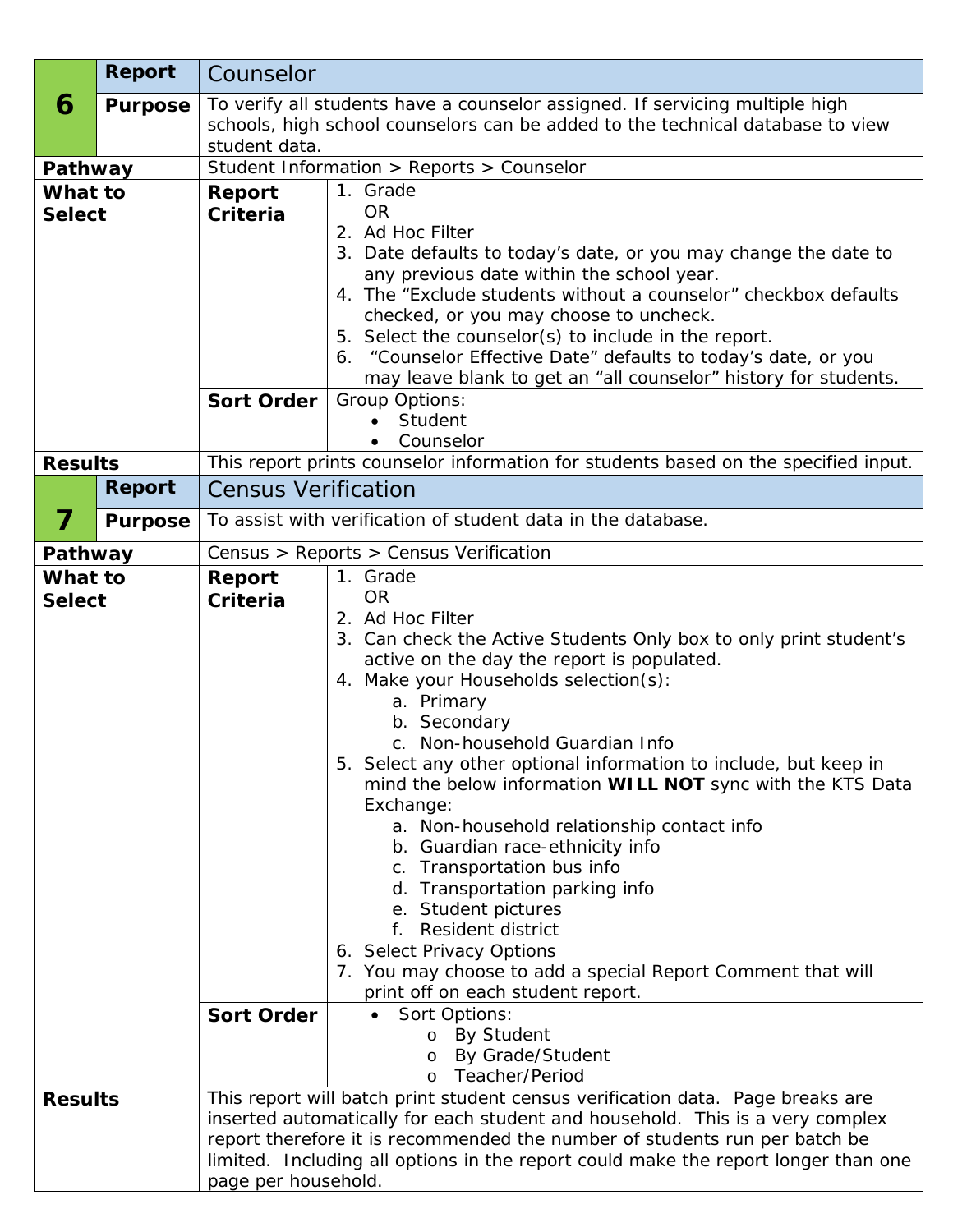|                | <b>Report</b>  | <b>Mailing Labels</b>                                                                                                                               |                                                                                                    |  |
|----------------|----------------|-----------------------------------------------------------------------------------------------------------------------------------------------------|----------------------------------------------------------------------------------------------------|--|
| 8              | <b>Purpose</b> |                                                                                                                                                     | To print mailing labels for students or households.                                                |  |
| Pathway        |                | Census > Reports > Mailing Labels                                                                                                                   |                                                                                                    |  |
| What to        |                | Report                                                                                                                                              | 1. Choose to print by:                                                                             |  |
| <b>Select</b>  |                | Criteria                                                                                                                                            | a. Grade/Adhoc                                                                                     |  |
|                |                |                                                                                                                                                     | b. Couse/Section                                                                                   |  |
|                |                |                                                                                                                                                     | 2. Choose which calendar by:                                                                       |  |
|                |                |                                                                                                                                                     | a. Active Year                                                                                     |  |
|                |                |                                                                                                                                                     | b. List by School<br>c. List by Year                                                               |  |
|                |                |                                                                                                                                                     | 3. Choose what students to include in the report:                                                  |  |
|                |                |                                                                                                                                                     | a. Grade                                                                                           |  |
|                |                |                                                                                                                                                     | <b>OR</b>                                                                                          |  |
|                |                |                                                                                                                                                     | b. Ad Hoc Filter                                                                                   |  |
|                |                |                                                                                                                                                     | c. Enrollment effective date will default to today's date, or                                      |  |
|                |                |                                                                                                                                                     | you may choose a previous date within the current school                                           |  |
|                |                |                                                                                                                                                     | year.                                                                                              |  |
|                |                |                                                                                                                                                     | 4. Choose print options:                                                                           |  |
|                |                |                                                                                                                                                     | a. Guardian Name                                                                                   |  |
|                |                |                                                                                                                                                     | b. Salutation                                                                                      |  |
|                |                |                                                                                                                                                     | c. Private Mailing Addresses<br>5. Choose to print the labels for:                                 |  |
|                |                |                                                                                                                                                     | a. Student                                                                                         |  |
|                |                |                                                                                                                                                     | b. Household                                                                                       |  |
|                |                | <b>Sort Order</b>                                                                                                                                   | Sort Options:<br>$\bullet$                                                                         |  |
|                |                |                                                                                                                                                     | Name<br>$\circ$                                                                                    |  |
|                |                |                                                                                                                                                     | City and Name<br>$\circ$                                                                           |  |
|                |                |                                                                                                                                                     | Zip Code<br>$\circ$                                                                                |  |
| <b>Results</b> |                |                                                                                                                                                     | This report will generate mailing labels for the students that meet the search                     |  |
|                |                | criteria. The report will print one label with a single guardian name per household                                                                 |                                                                                                    |  |
|                |                | when the option to print labels for households is selected. One label per student                                                                   |                                                                                                    |  |
|                |                |                                                                                                                                                     | will be printed if the option to print labels for students is selected. Only addresses             |  |
|                |                |                                                                                                                                                     | marked as mailing addresses will be included.                                                      |  |
|                | <b>Report</b>  | Daily Attendance Summary Report                                                                                                                     |                                                                                                    |  |
| 9              | <b>Purpose</b> | To view daily attendance information.                                                                                                               |                                                                                                    |  |
| Pathway        |                |                                                                                                                                                     | Attendance > Daily Attendance < Summary Report                                                     |  |
| What to        |                | Report                                                                                                                                              | 1. Date will default to today's date, or you may choose a previous                                 |  |
| <b>Select</b>  |                | Criteria                                                                                                                                            | date within the current school year.                                                               |  |
|                |                |                                                                                                                                                     | 2. You may opt to use an Ad Hoc Filter to pull specified student                                   |  |
|                |                |                                                                                                                                                     | results.                                                                                           |  |
|                |                |                                                                                                                                                     | 3. Select Summary Report to populate the report.<br>No sort options are available for this report. |  |
| <b>Results</b> |                | <b>Sort Order</b>                                                                                                                                   |                                                                                                    |  |
|                |                |                                                                                                                                                     | Displays the attendance events for each student and period of the day entered on                   |  |
|                |                | the Daily Attendance Tab. An explanation of the codes describing each<br>attendance event appears at the end of the report. The report displays all |                                                                                                    |  |
|                |                | attendance entries for the day, including those with Unknown excuses and those                                                                      |                                                                                                    |  |
|                |                | that have been processed by the attendance office.                                                                                                  |                                                                                                    |  |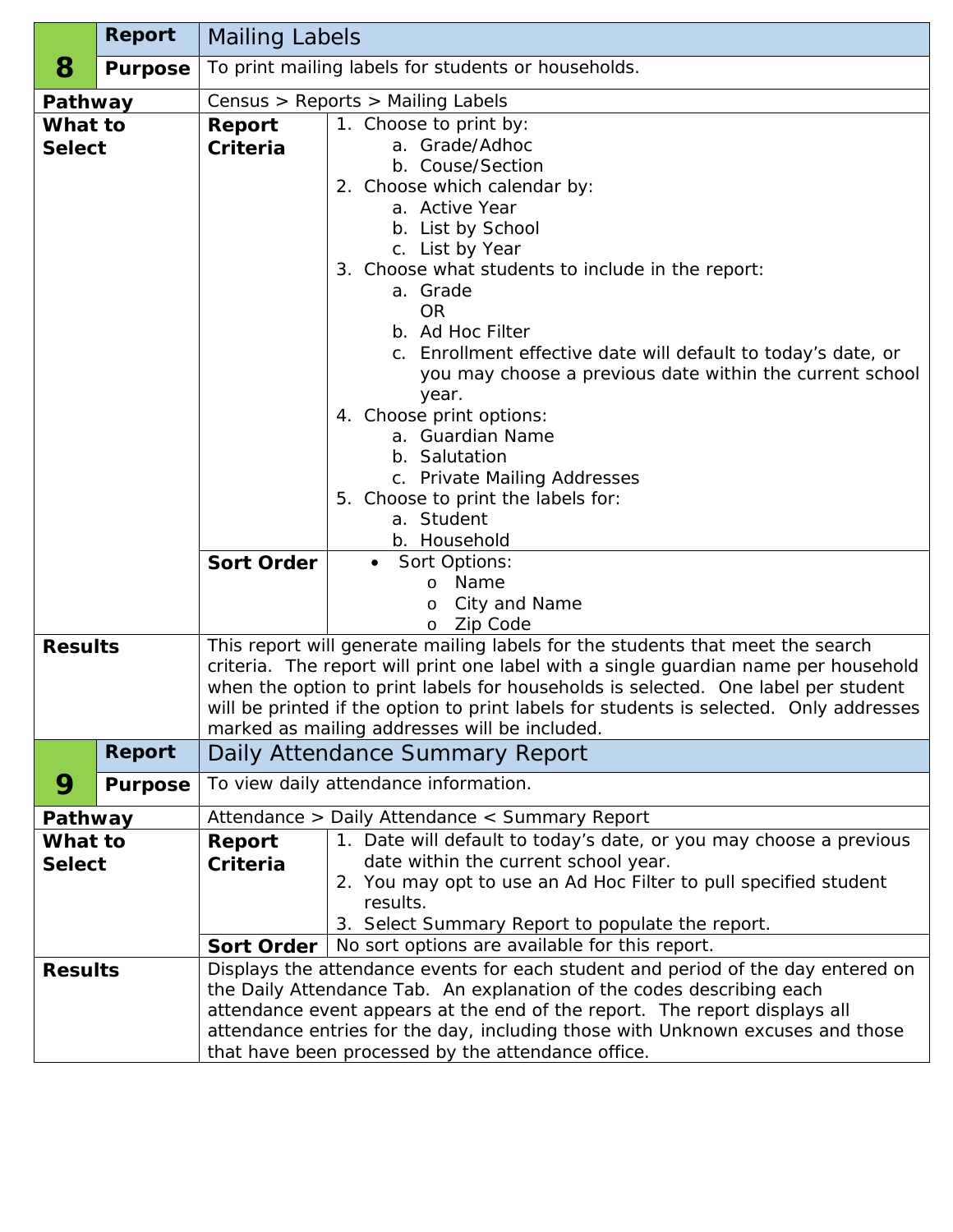|                          | <b>Report</b>  | <b>Master Schedule</b>                                                                                                                                                                                                                                                                                                                                      |                                                                                                                                                                                                                                                                                                                                                                                                                                                                                                                                                                                                          |  |
|--------------------------|----------------|-------------------------------------------------------------------------------------------------------------------------------------------------------------------------------------------------------------------------------------------------------------------------------------------------------------------------------------------------------------|----------------------------------------------------------------------------------------------------------------------------------------------------------------------------------------------------------------------------------------------------------------------------------------------------------------------------------------------------------------------------------------------------------------------------------------------------------------------------------------------------------------------------------------------------------------------------------------------------------|--|
| <b>10</b>                | <b>Purpose</b> | Provides a snapshot of the current year master schedule, including courses and<br>section placement.                                                                                                                                                                                                                                                        |                                                                                                                                                                                                                                                                                                                                                                                                                                                                                                                                                                                                          |  |
| Pathway                  |                | Scheduling > Reports > Master Schedule                                                                                                                                                                                                                                                                                                                      |                                                                                                                                                                                                                                                                                                                                                                                                                                                                                                                                                                                                          |  |
| What to<br><b>Select</b> |                | Report<br>Criteria<br><b>Sort Order</b>                                                                                                                                                                                                                                                                                                                     | 1. This report can be generated without any selections, and the<br>results will include the master schedule for all courses and<br>teachers.<br>2. However, the report can be narrowed down to include specific:<br>a. Course Numbers<br>b. Course Names<br>c. Section Numbers<br>d. Teacher Last Names<br>e. Room Numbers<br>Terms<br>f.<br>g. Periods<br>h. Departments<br>Report can be sorted by:<br>Course<br>Teacher                                                                                                                                                                               |  |
| <b>Results</b>           |                | Lists detailed information about each section in a schedule. This report lists roster<br>counts by gender and special education, section placement, team, room and<br>teacher.                                                                                                                                                                              |                                                                                                                                                                                                                                                                                                                                                                                                                                                                                                                                                                                                          |  |
|                          | <b>Report</b>  | Grade Book Usage                                                                                                                                                                                                                                                                                                                                            |                                                                                                                                                                                                                                                                                                                                                                                                                                                                                                                                                                                                          |  |
| 11                       | <b>Purpose</b> | To assist administrators with monitoring teacher grade book data entry.                                                                                                                                                                                                                                                                                     |                                                                                                                                                                                                                                                                                                                                                                                                                                                                                                                                                                                                          |  |
| Pathway                  |                |                                                                                                                                                                                                                                                                                                                                                             | Grading & Standards > Reports > Grade Book Usage                                                                                                                                                                                                                                                                                                                                                                                                                                                                                                                                                         |  |
| What to<br><b>Select</b> |                | <b>Report</b><br>Criteria<br><b>Sort Order</b>                                                                                                                                                                                                                                                                                                              | 1. Assignment Due Date Ranges are required fields:<br>a. Start Date<br>b. End Date<br>2. Percent Score is less than or equal to, defaults to 100% but can<br>be modified. This is a required field.<br>3. Exclude grade books that have no assignments checkbox is<br>available for use as an option.<br>4. Teachers:<br>a. Select All Teachers, multiple teachers, or an individual<br>teacher to include in the results.<br><b>OR</b><br>5. Courses:<br>a. Select All Courses, multiple courses, or an individual<br>course to include in the results.<br>For Courses, you may sort by Number or Name. |  |
| <b>Results</b>           |                | Designed to track how well teachers are maintaining their grade books. Report<br>generation time will depend on the date range and number of teachers or courses<br>selected. The total number of scores anticipated on an assignment is the number<br>of active students on the assignment's due date which are not marked as Exempt<br>in the grade book. |                                                                                                                                                                                                                                                                                                                                                                                                                                                                                                                                                                                                          |  |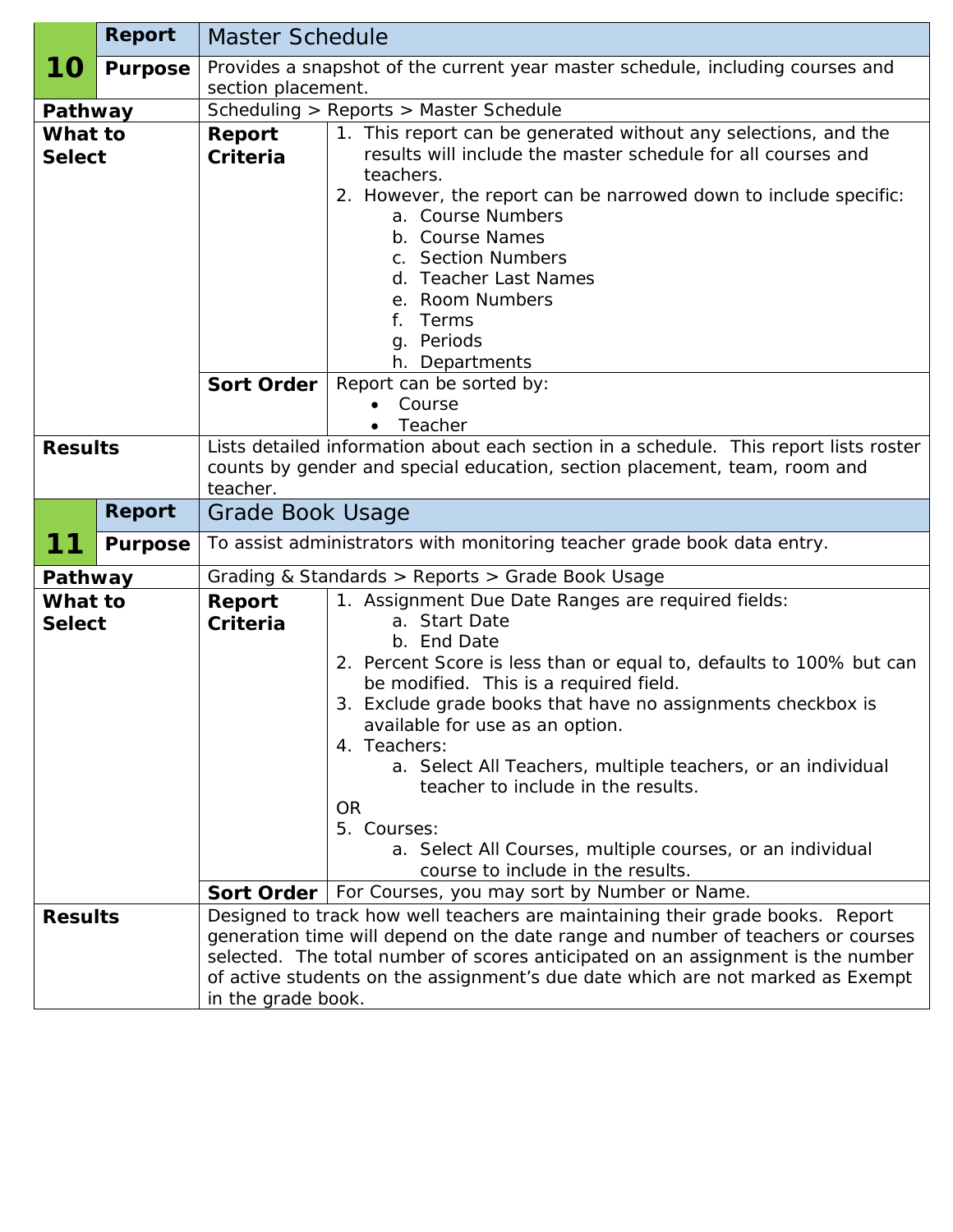|                          | <b>Report</b>  | <b>Section Rosters</b><br>To create a roster of student information for each course/section/teacher. |                                                                                                                                                                                                                                                                                                                                                                                                                                                                                                                                                                                                                                                                                                                                                                                                                                                                                                                                                               |  |
|--------------------------|----------------|------------------------------------------------------------------------------------------------------|---------------------------------------------------------------------------------------------------------------------------------------------------------------------------------------------------------------------------------------------------------------------------------------------------------------------------------------------------------------------------------------------------------------------------------------------------------------------------------------------------------------------------------------------------------------------------------------------------------------------------------------------------------------------------------------------------------------------------------------------------------------------------------------------------------------------------------------------------------------------------------------------------------------------------------------------------------------|--|
| 12                       | <b>Purpose</b> |                                                                                                      |                                                                                                                                                                                                                                                                                                                                                                                                                                                                                                                                                                                                                                                                                                                                                                                                                                                                                                                                                               |  |
| Pathway                  |                | Scheduling > Reports > Section Rosters                                                               |                                                                                                                                                                                                                                                                                                                                                                                                                                                                                                                                                                                                                                                                                                                                                                                                                                                                                                                                                               |  |
| What to<br><b>Select</b> |                | Report<br>Criteria<br>Sort<br>Order                                                                  | 1. Select Term<br>2. Select All Periods, multiple periods or an individual period to<br>include in the results.<br>3. Effective Date is required, and defaults to today's date, or you<br>may choose a previous date within the same school year.<br>4. Select All Teachers, multiple teachers or an individual teacher to<br>include in the results.<br>5. Select All Courses, multiple courses or an individual course to<br>include in the results.<br>6. Page Printing Options:<br>a. Shade Alternate Rows<br>b. Add page break after each section<br>7. Remove Default Data, such as:<br>a. Hide Phone and Address<br>b. Hide Staff Number<br>c. Hide Incoming Students<br>8. Add Extra Data, such as:<br>a. Show Birthdates<br>b. Show Guardians<br>c. Show Flags<br>d. Show IEP<br>e. Show Health Conditions<br>f. Show Dropped Students<br>g. Show Course State Code<br>• Sort Options:<br>o Teacher/Course Name<br>Teacher/Course Number<br>$\Omega$ |  |
|                          |                |                                                                                                      | Teacher/Period<br>$\Omega$                                                                                                                                                                                                                                                                                                                                                                                                                                                                                                                                                                                                                                                                                                                                                                                                                                                                                                                                    |  |
| <b>Results</b>           |                |                                                                                                      | Allows school staff, outside of teachers, to generate course section rosters in<br>batch form for each teacher or course selected. The roster effective date is used<br>to determine which students to include on the roster.                                                                                                                                                                                                                                                                                                                                                                                                                                                                                                                                                                                                                                                                                                                                 |  |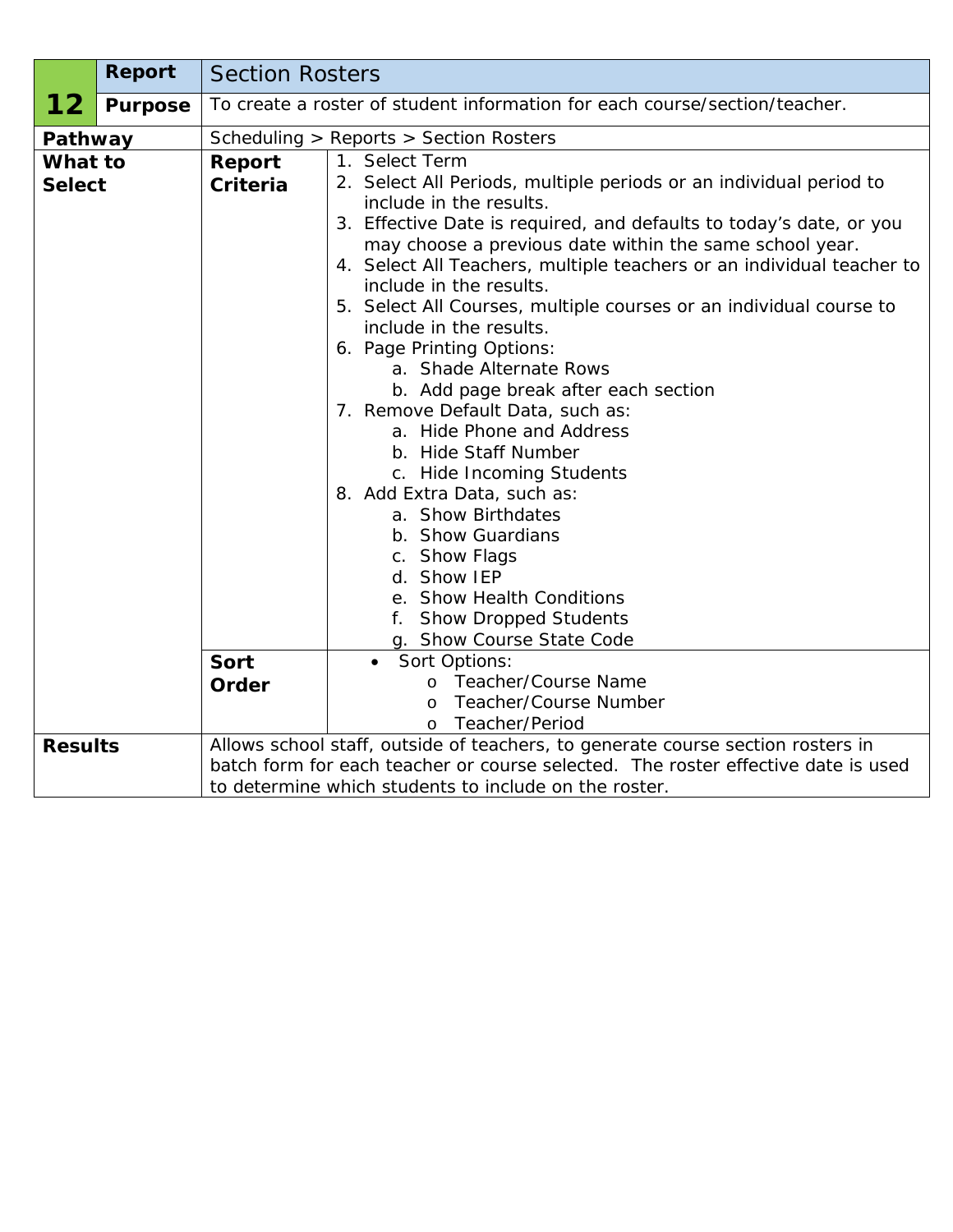|                | <b>Report</b>  |                                                                                                                                              | <b>Grades Report</b>                                                                                                                                                                                                                                                                                                                 |  |
|----------------|----------------|----------------------------------------------------------------------------------------------------------------------------------------------|--------------------------------------------------------------------------------------------------------------------------------------------------------------------------------------------------------------------------------------------------------------------------------------------------------------------------------------|--|
| 13             | <b>Purpose</b> |                                                                                                                                              | To assist with verifying posted grades.                                                                                                                                                                                                                                                                                              |  |
| Pathway        |                | Grading & Standards > Reports > Grades Report                                                                                                |                                                                                                                                                                                                                                                                                                                                      |  |
| What to        |                | Report                                                                                                                                       | 1. Students to Include:                                                                                                                                                                                                                                                                                                              |  |
| <b>Select</b>  |                | <b>Criteria</b>                                                                                                                              | a. Grade<br><b>OR</b>                                                                                                                                                                                                                                                                                                                |  |
|                |                |                                                                                                                                              | b. Ad Hoc Filter<br>2. Check which Grading Term(s) to include<br>3. Select All teachers, or an individual teacher to include in<br>the results.<br>4. Group By:<br>a. Student<br>b. Teacher<br>c. Course/Section<br>5. Optional Features:<br>a. Display term dates<br>b. Display section dates<br>c. Set page break for each student |  |
|                |                | <b>Sort Order</b>                                                                                                                            | 6. Select Grading Task(s) to include in the results.<br>Sort Options:                                                                                                                                                                                                                                                                |  |
|                |                |                                                                                                                                              | All Grades/Scores<br>$\Omega$                                                                                                                                                                                                                                                                                                        |  |
|                |                |                                                                                                                                              | <b>Missing Grades/Scores</b><br>O                                                                                                                                                                                                                                                                                                    |  |
|                |                |                                                                                                                                              | By Grade/Score<br>$\circ$                                                                                                                                                                                                                                                                                                            |  |
| <b>Results</b> |                | Provides a batch print of student's grades. There is an option to print the                                                                  |                                                                                                                                                                                                                                                                                                                                      |  |
|                |                |                                                                                                                                              | report grouped by student, teacher, or course. There is an option to set a                                                                                                                                                                                                                                                           |  |
|                |                | page break for each student or course, suitable for handing out. The<br>grades report group by Teacher will always set a page break for each |                                                                                                                                                                                                                                                                                                                                      |  |
|                |                | teacher. This is a very complex report therefore it is recommended the                                                                       |                                                                                                                                                                                                                                                                                                                                      |  |
|                |                |                                                                                                                                              | number of students run per batch be limited. Checking the page break                                                                                                                                                                                                                                                                 |  |
|                |                | option will make the report run faster.                                                                                                      |                                                                                                                                                                                                                                                                                                                                      |  |